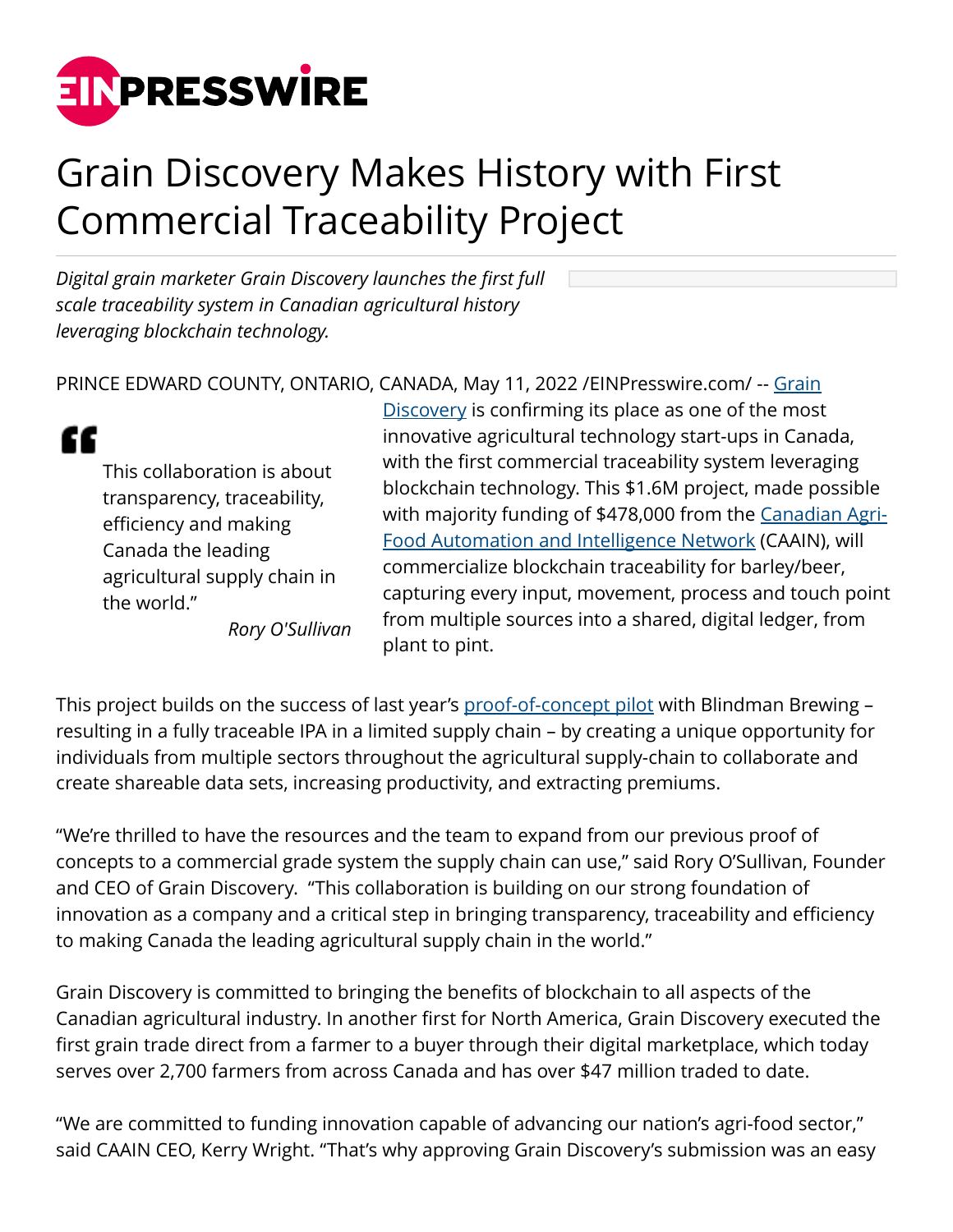decision. In and of itself, a project applying robust technology to trace the integrity and safety of beer's supply chain has significant merit. What stood out to us, however, is this initiative's potential to demonstrate the value blockchain can provide to the agriculture industry as a whole. We felt that any innovation capable of contributing in such a meaningful way to Canada's food security was one we had to support."

Kicking off this 2022 growing season, this project was made possible by CAAIN, key partner Saskatchewan Barley Development Commission, and sector leaders like Canadian Seed Growers' Association, Alberta Wheat & Barley Commission, Saskatchewan Seed Growers, Alberta Seed Growers, Crop Development Centre at USask, Olds College, Makers Malt, Red Shed, Rahr Malting, VeriGrain, Brew Ninja, Beer Canada, Alberta Small Brewers Association, Blindman Brewing, 9 Mile, SWT and Canadian Malting Barley Technical Centre.

If you are interested in partnering with Grain Discovery you can contact the Grain Discovery team at info@graindiscovery.com.

## About Grain Discovery

Based out of Prince Edward County, Ontario, we are a white-label platform enabling grain buyers and sellers to digitize time consuming and manual process of their day-to-day operations. Features include live prices, instant trade execution, logistics, full portfolio access, news and enhanced communication tools. Soon, the platform will include end-to-end traceability, creating a "digital passport" by verifying data through each stage of the supply chain. This creates a valuable feedback loop, enabling clients to remain proactive in changing consumer demands and government regulations.

## About CAAIN

The Canadian Agri-Food Automation and Intelligence Network is a not-for-profit company launched in July 2019 with funding of \$49.5 million from the Government of Canada's Strategic Innovation Fund and assistance from Alberta Innovates in the form of significant in-kind contributions. CAAIN champions AgTech innovation and connectivity to feed the future.

Alison Matthews Grain Discovery +1 416-471-5332 [email us here](http://www.einpresswire.com/contact_author/3481414)